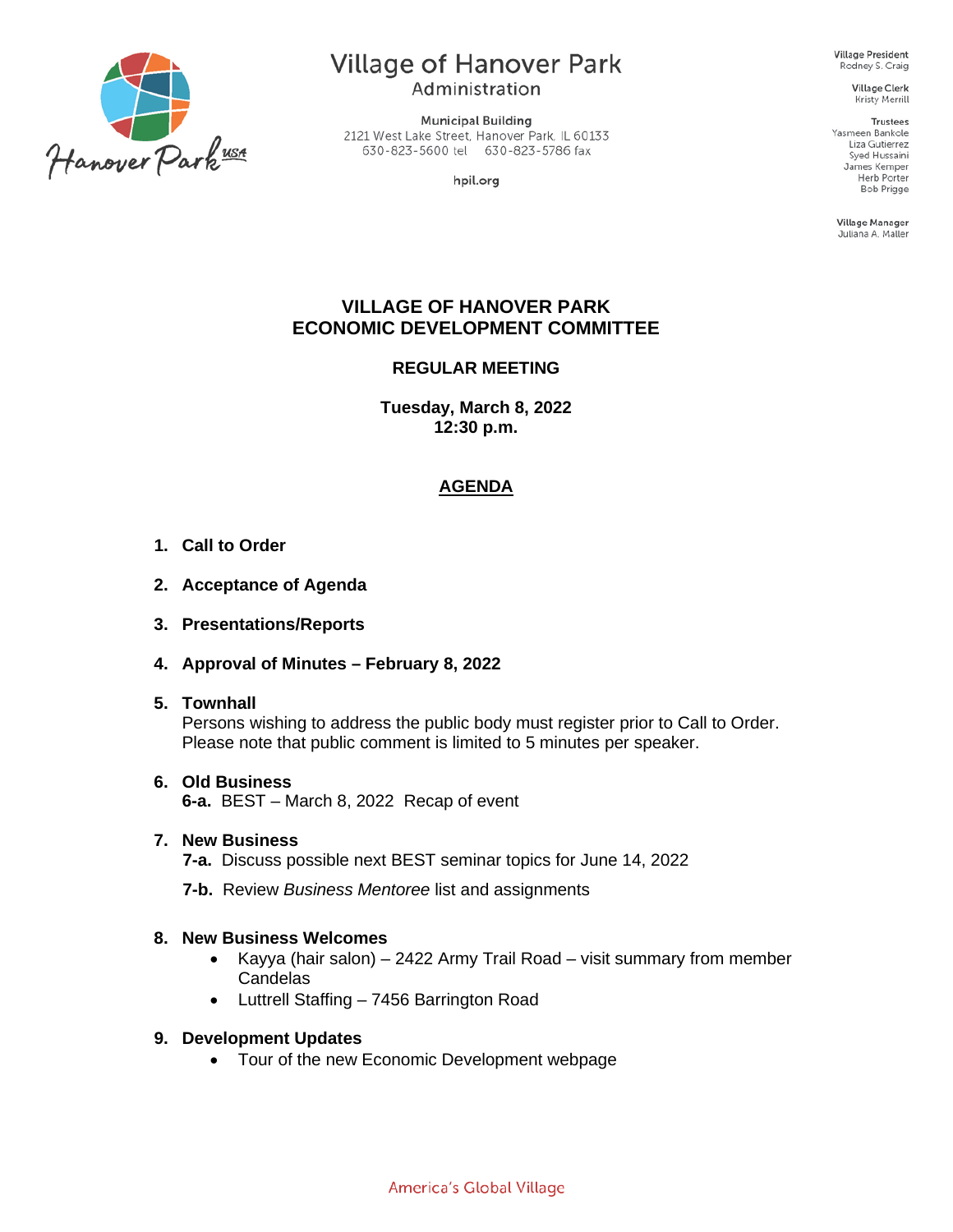#### **10. Committee Member Events**

#### **a. Bartlett Area Chamber Events (BACC)**

- Grow Your Business Through Texting Friday, March 11 @ 9am (virtual)
- Women in Business Multi-Chamber Luncheon Tuesday, March 15 @ 11:30am-1:00pm at Magnolia's Weddings & Banquets
- Cocktails & Contacts Wednesday, March 16 @ 5-7pm at Tap House Grill
- Family Egg Hunt Saturday, April 2 @ 9-9:30am & 9:30-10am at Camp Big Timber, Elgin
- Adult Flashlight Egg Hunt (ages  $21+)$  Saturday, April 2  $@$  8:00 & 8:30pm at Camp Big Timer, Elgin

#### **b. Northwest Hispanic Chamber Events (NWHCC)**

• El Cafecito – Chiropractor Insight - Wednesday, March 9 @ 9:30-10:30am

#### **c. Women's Business Development Events (WBDC)**

- Grow Your Business Using Digital Tools, E-Commerce and Strategy (webinar, 6-week course) – Wednesdays, starting Jan. 26 @ 10am – 12pm
- Access to Capital/Let's Chat: Small Business Taxes March 31 @ 11am-12pm (virtual). Let's Chat sessions are new and will be held *monthly*

#### **11. Upcoming Village Events**

Visit the Village website for complete details on upcoming events for 2022:

- April 2 Doggie Eggstravaganza
- April 6 Hanover Park Blood Drive
- April 23 Hanover Park Community Health & Resource Fair
- April 29 Arbor Day Celebration
- May 14 Market at the Metra
- May 21 MLK Build-UP Day
- May 30 Memorial Day Observance (virtual)
- June 4 Community Apiary Open House
- June 11 Touch a Truck
- June 24 Movie in the Park (TBA)
- July 12 Mayor Craig's Play Ball Baseball Game
- July 15 COPS Day & Movie in the Park (TBA)
- August 7 Hanover Park Car & Motorcycle Show
- August 12 Movie in the Park (TBA)

#### **12. Adjournment**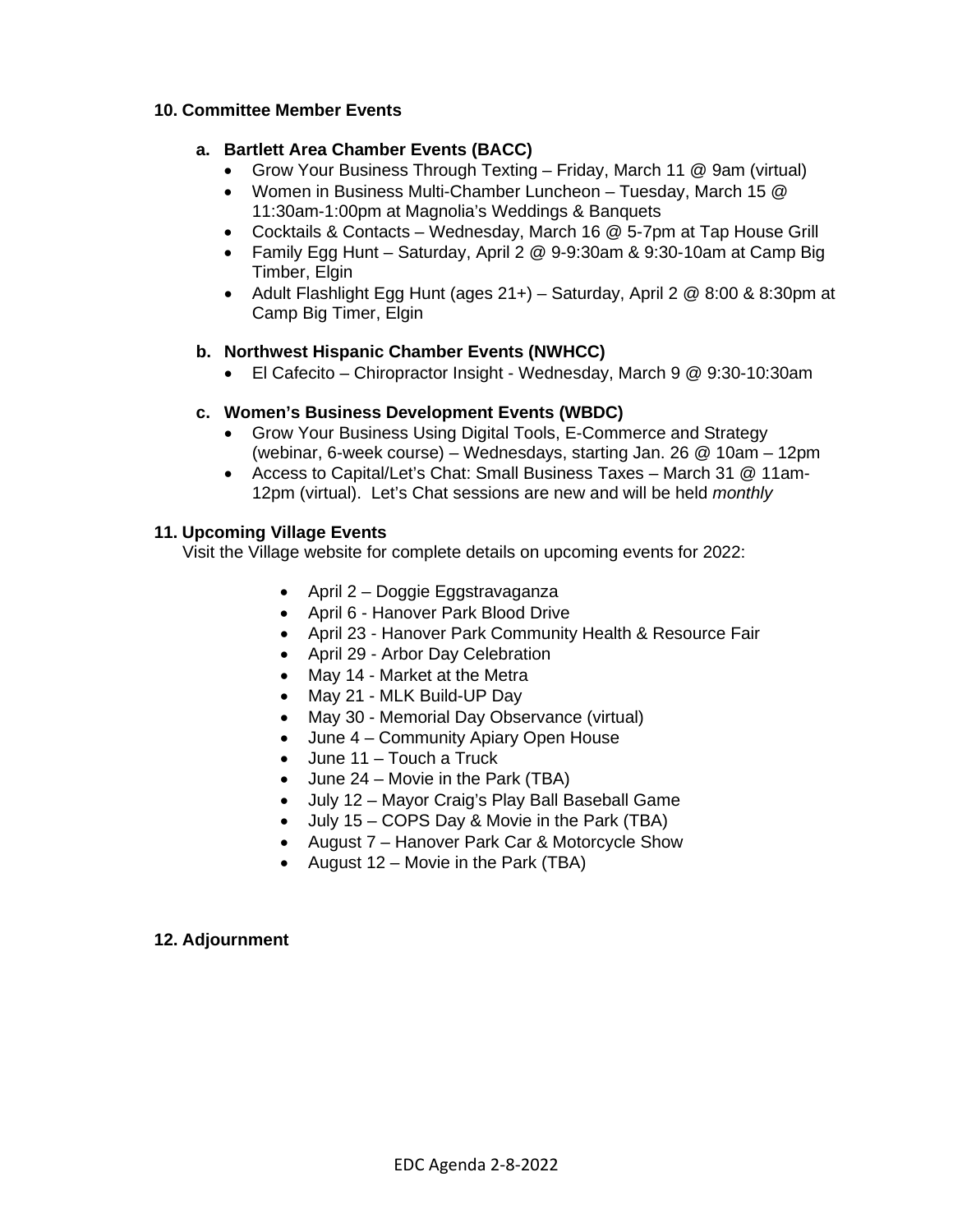

# **Village of Hanover Park**

Administration

**Municipal Building** 2121 West Lake Street, Hanover Park, IL 60133 630-823-5600 tel 630-823-5786 fax

hpil.org

**Village President** Rodney S. Craig

> **Village Clerk** Kristy Merrill

**Trustees** Yasmeen Bankole Liza Gutierrez Syed Hussaini James Kemper Herb Porter **Bob Prigge** 

Village Manager Juliana A. Maller

### **VILLAGE OF HANOVER PARK ECONOMIC DEVELOPMENT COMMITTEE**

#### **REGULAR MEETING**

**Village Hall – Room 214 Hanover Park, IL Tuesday, February 8, 2022, 12:30 p.m.**

#### **MINUTES**

#### **1. CALL TO ORDER**

Chairperson Tobin called the meeting to order at 12:37 p.m.

| PRESENT:      | Members: | Calatayud, Candelas, Cox, Farfan, Trustee<br>Gutierrez, Revollo, Swan, Zanfardino & Chair<br>Tobin                     |
|---------------|----------|------------------------------------------------------------------------------------------------------------------------|
| ABSENT:       | Members: | Gudenkauf, Shah                                                                                                        |
| ALSO PRESENT: |          | Director Govind, Planner Rasmussen, Admin<br>Sjodin, Mayor Craig, Dr. Gina DeRosier-<br>Cook (Elgin Community College) |

#### **2. ACCEPTANCE OF AGENDA**

Motion by Committee Member Swan and second by Committee Member Farfan to accept the Agenda for February 8, 2022

Roll Call:

| AYES:          | Calatayud, Candelas, Cox, Farfan, Trustee Gutierrez, Revollo, |
|----------------|---------------------------------------------------------------|
|                | Swan, Zanfardino & Chair Tobin                                |
| <b>NAYS:</b>   | <b>None</b>                                                   |
| <b>ABSENT:</b> | Gudenkauf, Shah                                               |
|                |                                                               |

Motion carried.

#### **3. PRESENTATIONS/REPORTS** – None

#### **4. APPROVAL OF MINUTES – January 11, 2022**

Motion by Committee Member Farfan and second by Committee Member Cox to approve the Minutes of January 11, 2022.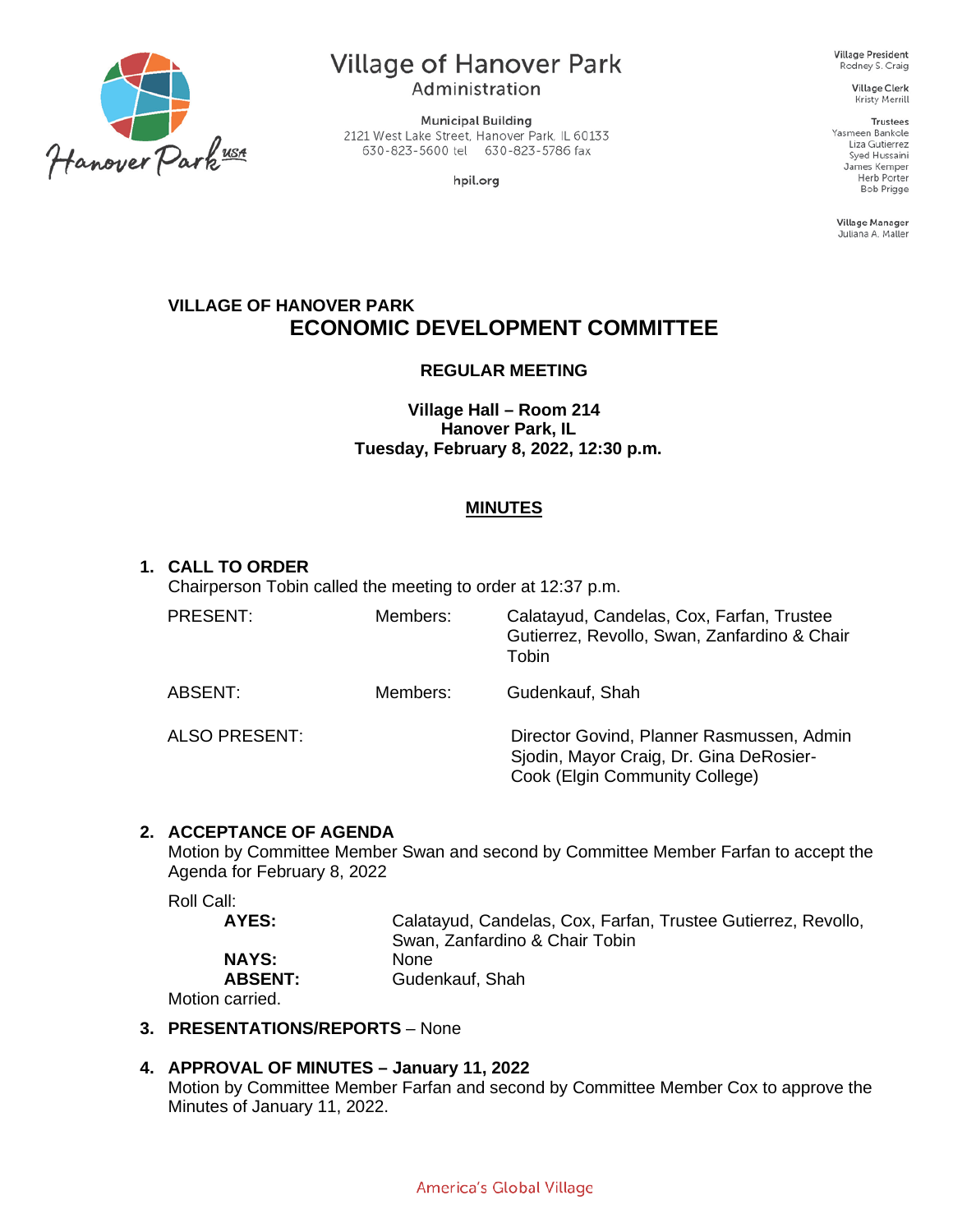Roll Call:

**NAYS:<br>ABSENT:** 

**AYES:** Calatayud, Candelas, Cox, Farfan, Trustee Gutierrez, Revollo, Swan, Zanfardino & Chair Tobin<br>None **ABSENT:** Gudenkauf, Shah

Motion carried.

**5. TOWNHALL** - None

#### **6. OLD BUSINESS**

#### **6-a. Business of the Year -**

• Director Govind notified the Committee that the Awards Event has been rescheduled to April 28, 2022 due to Covid.

#### **7. NEW BUSINESS**

#### **7-a. BEST Seminar – March 8, 2022**

- Committee members will continue to promote the event.
- The June BEST topic could also be Finance related to be discussed at the next EDC meeting

#### **7-b. Village Strategic Plan**

- Director Govind stated that the Village has been working with a consultant to define the department's goals – the major goal is economic development. She commented that we try to make many seminars virtual or recorded to be viewed at a later date so business owners have several opportunities to "attend." There is also a Sites Available page on the website for potential developers or business owners to view. Director Govind noted that potential businesses look at many things before deciding on a location: demographics, expendable income, co-anchor stores, frontage, visibility, and their own criteria. She also commented that staff would attend ICSC to promote the Village and gave some of the new Hanover Park promo cards to all EDC members to pass on to potential businesses.
- Mayor Craig commented that the Village tries to make Hanover Park as welcoming as possible to new businesses. He noted that there are many "mom and pop" businesses and that outreach to all our businesses is important. He noted that there is only one "tablecloth" restaurant in town (Karaka) and would like to see another. He also commented that lowering the property tax rate should not be CED's responsibility (as shown in the strategic goals spreadsheet) – it is more of the Finance Department's responsibility. Trustee Gutierrez agreed.
- Trustee Gutierrez commented that she would like to see more entertainment and familyfriendly businesses. She noted that she has been hearing radio ads from other cities and towns promoting themselves to attract business – maybe Hanover Park can do the same? Mayor Craig commented that Hanover Park had one years ago, but it was very expensive. Trustee Gutierrez also stated that we should support home-based businesses more, but not require licensing since they are already struggling to make it.
- An EDC member commented that restaurants seem to be the most common business in Hanover Park. We need to provide information to people that shows why Hanover Park is the place to be.
- Dr. DeRosier-Cook discussed what ECC can offer classes, labs, resume help. She stated that there are plenty of grants available to businesses and that most programs and events are still virtual. She also noted that they currently have 105 job openings.

EDC members took a moment to introduce themselves to Dr. Gina DeRosier-Cook, Dean of Workforce Development & Continuing Education at Elgin Community College.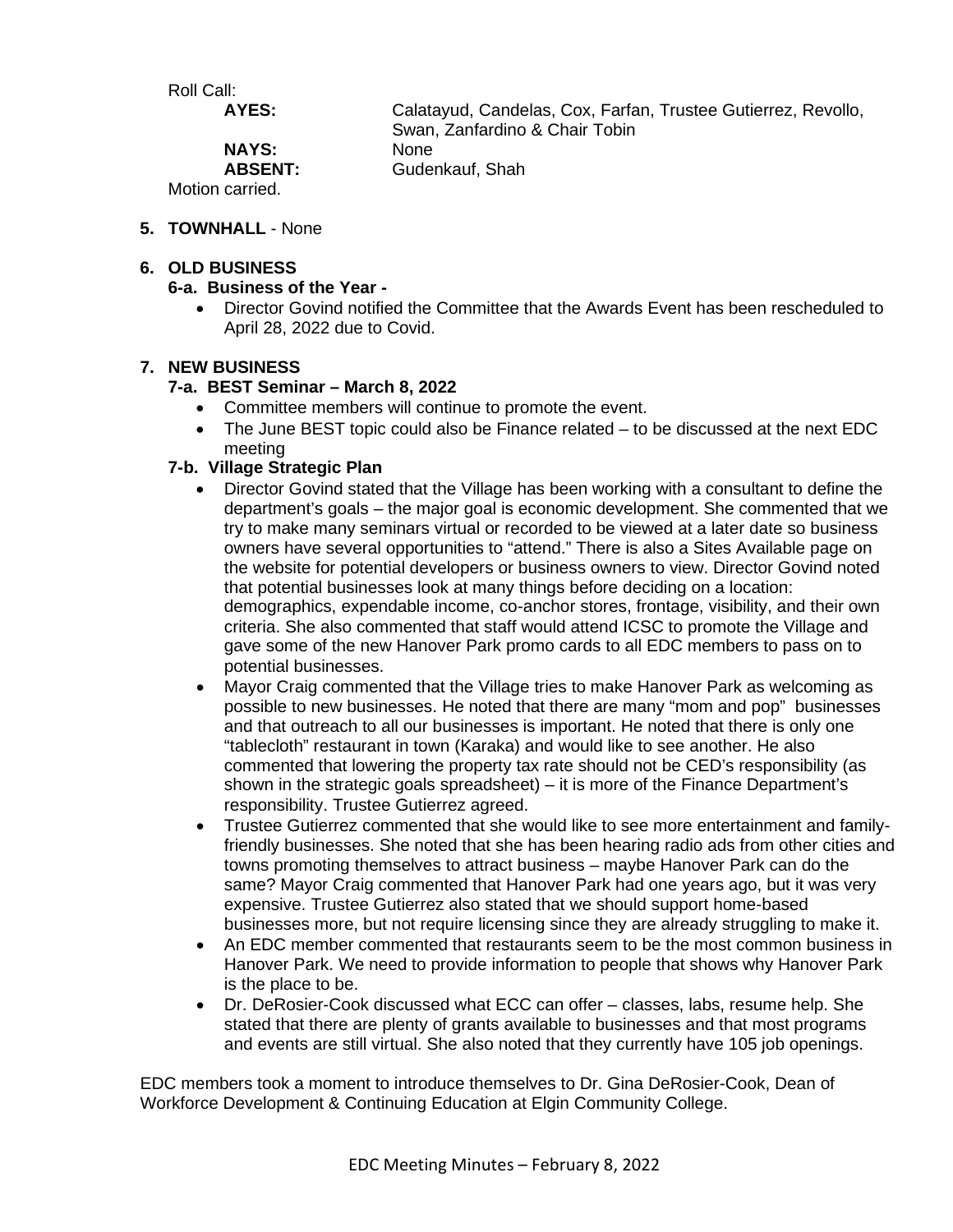#### **8. NEW BUSINESS WELCOMES**

• **Kayya** (2422 Army Trail Road) – Committee Member Candelas will visit

#### **9. DEVELOPMENT UPDATES**

• The Village will be holding an Open House/Information Meeting on February 17<sup>th</sup> at 5:00-6:30pm at Village Hall to inform attendees of the new zoning codes. There will be a short presentation and info boards to view afterward.

#### **10. COMMITTEE MEMBER UPDATES**

- Gail Tobin The library lockers are getting more use each week.
- Steven Zanfardino the library started tax and passport assistance services on February 1.
- Minerva Calatayud the WBDC is still working remotely. Their e-Commerce program is in week 3; they have had 33 registrations.
- $\bullet$  Edgar Candelas interest rates are increasing it's a good time to buy before rates go up. There will be a "Money Smart" course at the Poplar Creek Library on March 12 & 13 to discuss credit and credit scores.
- Nicole Cox HP Park District will hold a clover hunt similar to an egg hunt, there is pickleball at the tennis club, and they are currently hiring for summer staff.
- Mario Farfan the next El Cafecito will be in person on March 3, location TBD. The NWHCC met with the Illinois Restaurant Association regarding waiving liquor license fees. They are also trying to create a program for restaurants to join the chamber for free
- Kevin Swan nothing new is happening at Classic Computer Systems
- Mark Revollo no updates for First Eagle Bank

#### **11. ADJOURNMENT**

Motion by Committee Member Swan and second by Committee Member Farfan adjourn the meeting.

Roll Call:<br>**AYES:** 

**AYES:** Calatayud, Candelas, Cox, Farfan, Trustee Gutierrez, Revollo, Swan, Zanfardino & Chair Tobin

**NAYS:<br>ABSENT:** 

**ABSENT:** Gudenkauf, Shah

Motion carried. Meeting adjourned at 1:41 pm

Transcribed by:

**\_\_\_\_\_\_\_\_\_\_\_\_\_\_\_\_\_\_\_\_\_\_\_\_\_\_\_\_\_\_\_ \_\_\_\_\_\_\_\_\_\_\_\_\_\_\_\_\_\_\_\_\_\_\_\_\_\_\_\_\_\_ Kathy Sjodin, Admin. Assistant Gail Tobin, Chairperson On this 8thth day of February, 2022**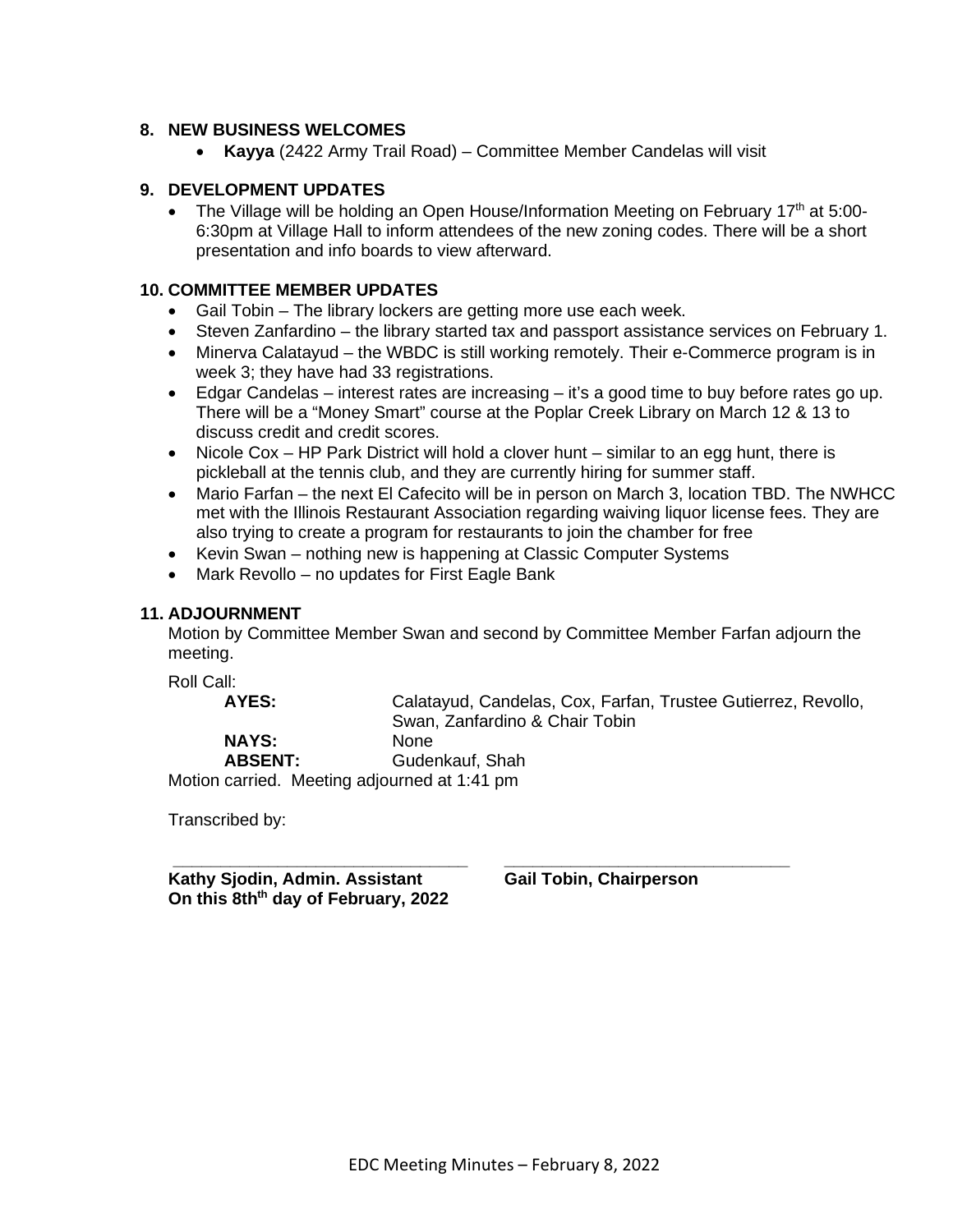## 2022 Businesses Needing Extra Assistance

| <b>EDC Member</b>     | <b>Business Name</b>                                                | <b>Address</b>                                   | <b>Biz Phone</b> | <b>Contact</b>                              | <b>Title</b>        | <b>Contact Phone</b> | <b>Email</b>                     |
|-----------------------|---------------------------------------------------------------------|--------------------------------------------------|------------------|---------------------------------------------|---------------------|----------------------|----------------------------------|
| Dr. Avani Shah        | <b>Bharti's Tailors</b>                                             | 1182 Lake St                                     | (630) 853-2514   | <b>Bharti Patel</b>                         | President           | 734-604-5605         | sewgood1182@gmail.com            |
|                       |                                                                     |                                                  |                  |                                             |                     |                      |                                  |
| Dr. Avani Shah        | Ali Baba Halal Pizza & Grill                                        | 664 Wise Rd                                      | (847) 923-0000   | <b>Gamal Badier</b>                         | Owner               | 715-828-4088         | gamalbadierally@yahoo.com        |
| Dr. Avani Shah        | Spice 35                                                            | 7219 Orchard Ln                                  | (630) 855-2314   | Zaki Syed                                   | President           | 630-661-4053         | zashtara@yahoo.com               |
| Dr. Avani Shah        | Kayya<br>(was Lotus Hair & Beauty)                                  | 2422 Army Trail Rd                               | (630) 504-2555   | Ilaben N. Desai                             | Owner               | 224-523-4045         | ilanileshdesai@gmail.com         |
| Dr. Avani Shah        | <b>Chic Beauty</b>                                                  | 1800 Army Trail Rd                               | (331) 245-9045   | Arti Patel                                  | Owner/<br>President | 847.754.9318         | artipat@yahoo.com                |
| Dr. Avani Shah        | <b>A-One Dental Care</b>                                            | 2071 Irving Park Rd, Suite (630) 634-7070<br>100 |                  | Dr. Mike Adatia                             | Manager             | (847) 310-0100       | aonedental@yahoo.com             |
| <b>Edgar Candelas</b> | Chapala Supermercado &<br><b>Taqueria</b>                           | 1555 Irving Park Rd                              | (630) 372-0013   | Jose Zepeda                                 | Owner               | 224-423-6741         | chendozepeda98@gmail.com         |
| <b>Edgar Candelas</b> | <b>Dos Amigos</b>                                                   | 1811 Irving Park Rd                              | (630) 830-4423   | <b>Anil Patel</b>                           | President           | 630.337.2478         | anilpatel@gmail.com              |
| <b>Edgar Candelas</b> | <b>Halcones Boots</b>                                               | 1808 Irving Park Rd                              | (630) 212-2446   | Paulina Carrillo                            | Owner               | 630-212-2446         | p6302122446@gmail.com            |
| <b>Edgar Candelas</b> | La Taqueria                                                         | 1818 Army Trail Rd                               | (630) 540-9320   | Jesus Cuevas                                | Owner               | 630-936-0926         | jcontrol@hotmail.com             |
| <b>Edgar Candelas</b> | <b>My Taco Express</b>                                              | 7310 Barrington Rd                               | (630) 855-8460   | Rigoberto Salazar-<br>Munoz                 | President           | 708-209-7352         | tacopatio1321@gmail.com          |
| <b>Edgar Candelas</b> | <b>San Marcos Mexican Grill</b>                                     | 1222 Lake St                                     | (630) 855-4538   | Rogelio Aguilera                            | Owner               | 630-991-1635         | raguilera.1468@gmail.com         |
| <b>Edgar Candelas</b> | Tamaleria Y Restaurante Los 2021 Irving Park Rd<br><b>Biscochos</b> |                                                  | (312) 772-0663   | <b>Brenda Martinez</b><br>Alvarez           | Owner               | 312-772-0663         | brenda.martinez1008@gmail.com    |
| Elia Rodriguez        | <b>SB Quince Boutique</b>                                           | 1804 Irving Park Rd., Unit (630) 903-0349<br>B   |                  | Eleuterio Lara Delgado Owner                |                     | 630-776-3146         | stylinbella@outlook.com          |
| Elia Rodriguez        | <b>Secrets Hair Salon</b>                                           | 7203 Olde Salem Cir                              | (630) 855-3514   | Araceli Perez / Patricia Owner /<br>Gonzlez | Manager             | 630.855.3514         | arashelly77@yahoo.com            |
| Gail Tobin            | <b>Rosy's Beauty Salon</b>                                          | 6770 Barrington Rd                               | (630) 289-2600   | Maria Hernandez                             | President           | 630.405.4025         | choteo82@hotmail.com             |
| Gail Tobin            | <b>Bordeux Salon</b>                                                | 2164 Lake St                                     | (630) 890-0911   | Sebastian Gonalez                           | Owner               | 630-890-0911         | sebastiangonz33@gmail.com        |
| Gail Tobin            | <b>Eagle Cleaners</b>                                               | 1920 Army Trail Rd                               | (630) 372-2091   | Mary Kim                                    | Owner               | 630.877.4364         | bongmary85@gmail.com             |
| Gail Tobin            | <b>Lily Nails</b>                                                   | 1738 Lake St                                     | (630) 540-0044   | Den N. Cao                                  | Owner               | 630.511.0044         | lilynails@yahoo.com              |
| Gail Tobin            | My Polish Deli                                                      | 1234 Lake St                                     | (847) 893-6133   | Bozena Powala                               | Owner               | 773-550-6737         | bozenapowala0120@gmail.com       |
| Gail Tobin            | <b>Priscilla's Ultimate Express</b>                                 | 1840 Army Trail Rd                               | (630) 540-2040   | Priscilla Redmond                           | President           | 630.327.9364         | ultimatesoulfood@yahoo.com       |
| Gail Tobin            | <b>USA Cleaners</b>                                                 | 1806 Army Trail Rd                               | (630) 830-3313   | Kay Lee Park                                | Owner               | 224.245.8305         | usacleanersresume@gmail.com      |
| Kevin Swan            | J & S Glamour Hair Salon Inc 7207 Orchard Ln                        |                                                  | (630) 372-2137   | Sandra Ruiz                                 | Owner               | 630.903.0152         | ruizsandra85@yahoo.com           |
| Kevin Swan            | <b>Crown Trophy</b>                                                 | 1826 Army Trail Rd                               | (630) 213-3890   | Jess Freeman                                | Owner               |                      | crowntrophyhanover@sbcglobal.net |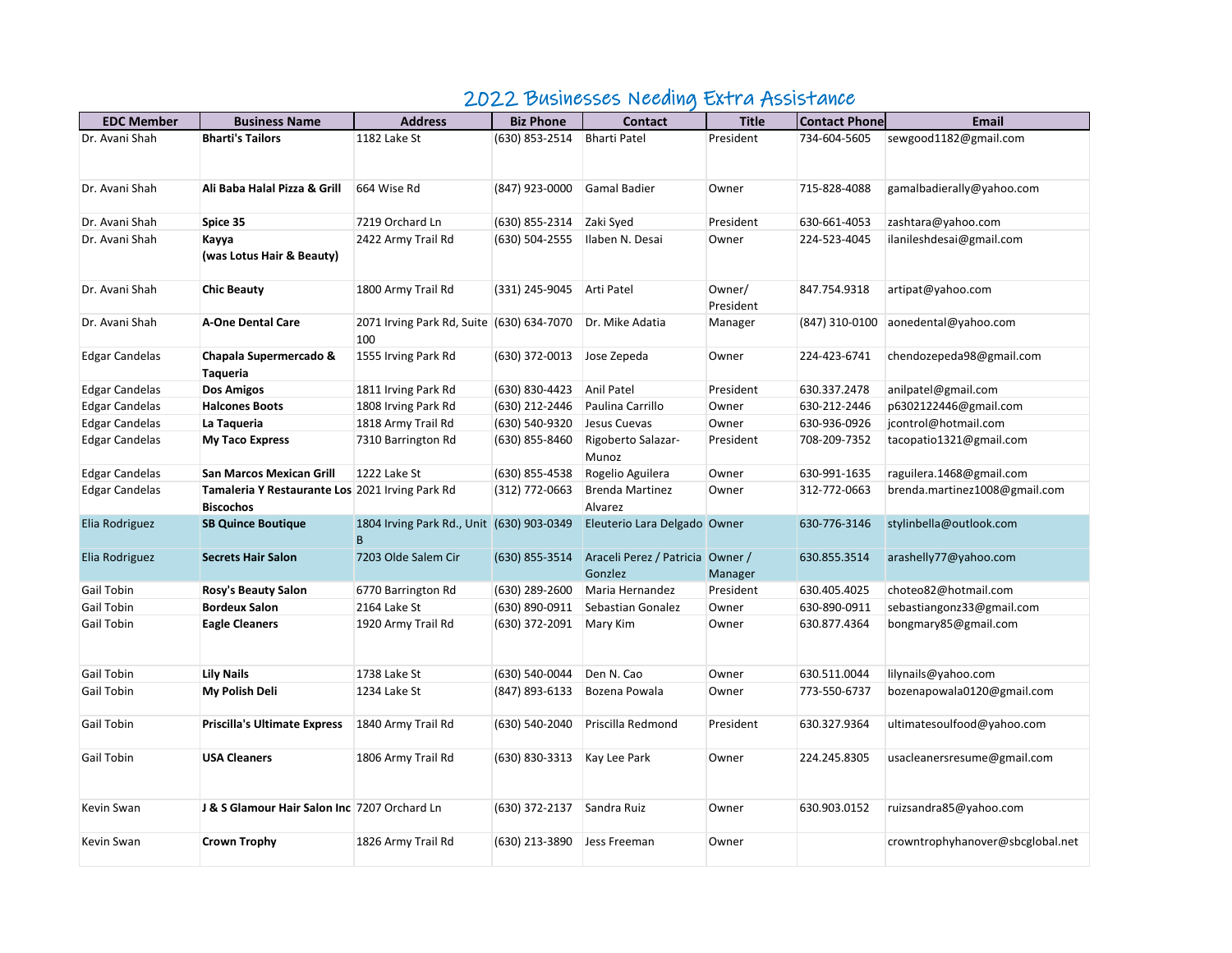| Kevin Swan        | <b>Hanover Barbershop</b>                        | 6724 Barrington Rd                             | (630) 855-3275 | Tony Ruffolo                     | Owner                 | 630.992-6280   | hanoverbarbershop@yahoo.com            |
|-------------------|--------------------------------------------------|------------------------------------------------|----------------|----------------------------------|-----------------------|----------------|----------------------------------------|
| Kevin Swan        | <b>Royal Camera Service</b>                      | 1134 Lake St                                   | (630) 372-6150 | Pawel Lewandowski                | Owner/<br>President   | 630.965.7408   | royalcameras@comcast.net               |
| Kevin Swan        | <b>Taqueria El Rincon</b><br>Mexicano            | 1816 Irving Park Rd                            | (630) 483-8000 | Ricardo Gonzalez Jr.             | Owner/<br>President   | 224-623-3964   | gricardo738@gmail.com                  |
| Kevin Swan        | Vitaminka to Your Health                         | 1230 Lake St                                   | (630) 289-9191 | <b>Stanley Piluk</b>             | President             | 847.991.2737   |                                        |
| Kevin Swan        | <b>Country Style Donuts</b>                      | 1519 Irving Park Rd                            | (847) 893-6222 | Manan Joshi                      | President             | 847-915-8012   | wdonutbakery@gmail.com                 |
| Liza Gutierrez    | El Patron Tacqueria & Grill                      | 6772 Barrington Rd                             | (630) 213-0104 | Everado Corral                   | Owner                 | 630-788-7140   | mrscorral3@gmail.com                   |
| Liza Gutierrez    | <b>Chumas Grocery</b>                            | 7217 Olde Salem Cir                            | (630) 289-3467 | Chuks Julius Erinugha            | Owner/<br>President   | 847-228-5426   | chumas.grocery@gmail.com               |
| Liza Gutierrez    | La Michoacana Azteca                             | 2380 Walnut Ave                                | (331) 245-6651 | Jose Raul Contreras              | Owner                 | 331.245.6651   | noeperez1877@yahoo.com                 |
| Liza Gutierrez    | <b>Lux Cleaners &amp; Tailors</b>                | 2430 Army Trail Rd                             | (630) 855-6014 | Marco Ramirez                    | Owner                 |                |                                        |
| Liza Gutierrez    | Multiviajes Gutierrez Travel 2151 Irving Park Rd |                                                | (630) 289-1100 | Veronica Haro                    | Owner                 | 630.808.7154   | vharo514@gmail.com                     |
| Liza Gutierrez    | <b>Piletas Boots</b>                             | 1639 Irving Park Rd., Unit (847) 893-6008<br>A |                | Zenaida C. Villegas              | Owner                 | 630-333-3608   | enviosvillegas@gmail.com               |
| Mario Farfan      | Alvarez Jewelry                                  | 2105 Irving Park Rd                            | (630) 213-3903 | Leticia Montanez                 | Owner                 | 630.624.0884   | alvarezjewelry@hotmail.com             |
| Mario Farfan      | <b>El Toreo West Market &amp;</b><br>Taqueria    | 2168 Lake St                                   | (630) 855-3300 | <b>Richard Gutierrez</b>         | President/<br>Manager | 630.901.6451   | gutierrez0505@yahoo.com                |
| Mario Farfan      | <b>Famous Fadez Barbershop</b>                   | 2149 Irving Park Rd                            | (630) 289-3505 | Ivan Barajas                     | Owner                 | 630.745.8181   | famousfadezbarbershop@gmail.com        |
| Mario Farfan      | La Michoacana Azteca                             | 2380 Walnut Ave                                | (331) 245-6651 | Jose Raul Contreras              | Owner                 | 331-245-6651   | noeperez1877@yahoo.com                 |
| Mario Farfan      | <b>Mariscos El Amigo</b>                         | 2184 Lake St                                   | (630) 736-9694 | Refugio Chagoya                  | Owner                 | 630.674.7584   | cucochagoya@gmail.com                  |
| Mario Farfan      | Paleteria La Michoacana<br><b>Alvarez</b>        | 2103 Irving Park Rd                            | (630) 372-2699 | Juan Alvarez                     | Owner/<br>President   | 630-251-5953   | paleterialamichoacana1@hotmail.co<br>m |
| Mario Farfan      | Reposteria 7 Mieles                              | 2091 Irving Park Rd                            | (630) 830-5113 | Guillermina Rajas                | Owner                 | 630.504.9124   | isalazar.design@gmail.com              |
| Mark Revollo      | Cakes by One                                     | 1809 Irving Park Rd                            | (630) 213-9589 | Onesimo Juarez                   | Owner                 | 224.334.8160   | jumo0951@hotmail.com                   |
| Mark Revollo      | Karaka Bar & Grill                               | 5678 Arlington Drive E                         | (847) 450-0918 | Rene Allen                       | President             | 815-922-4825   | ra.svetlo81@gmail.com                  |
| Mark Revollo      | Kolachi Tandoori Grill                           | 2020 Army Trail Rd                             | (630) 736-1000 | Yousuf Razzak                    | Owner                 | 847-338-8765   | yousuf@4logoz.com                      |
| Mark Revollo      | <b>MagiClippers Beauty Salon</b>                 | 2001 Irving Park Rd                            | (630) 289-8825 | Maria E. Hernandez               | President             | 847.390.6494   | estelamhdez@hotmail.com                |
| Mark Revollo      | <b>Twin Dragons Restaurant</b>                   | 1820 Army Trail Rd                             | (630) 289-4880 | Lou Jiang                        | Owner                 | 312.656.5916   | twindragonsonline@gmail.com            |
| Mark Revollo      | <b>Zam Zam Meat Mart</b>                         | 7207 Olde Salem Cir                            | (630) 999-5783 | Fnu Rehama                       | Owner                 | 630.999.5783   | shams6818@gmail.com                    |
| Mark Revollo      | GoGo Juices & Protein Bar                        | 7650 Barrington Rd                             | (630) 457-8508 | Neil Khan                        | Owner                 | (630) 457-8508 | khancord1@gmail.com                    |
| Minerva Calatayud | <b>Cut &amp; Dry Beauty Salon</b>                | 5541 County Farm Rd                            | (630) 830-7373 | Bertha Alcantara                 | Owner                 | 630-346-5076   | cutanddrybeauty@gmail.com              |
| Minerva Calatayud | Mary Chay Hair Salon Inc                         | 2007 Irving Park Rd                            | (224) 402-1048 | Maria del Rosalio                | President             | 224.402.1048   | martinezmaria90154@gmail.com           |
| Minerva Calatayud | <b>Nubia's Hair Salon</b>                        | 1813 Irving Park Rd                            |                | (630) 540-0472 Guillermo Bonilla | Owner                 | 630-532-4879   |                                        |
|                   |                                                  |                                                |                |                                  |                       |                |                                        |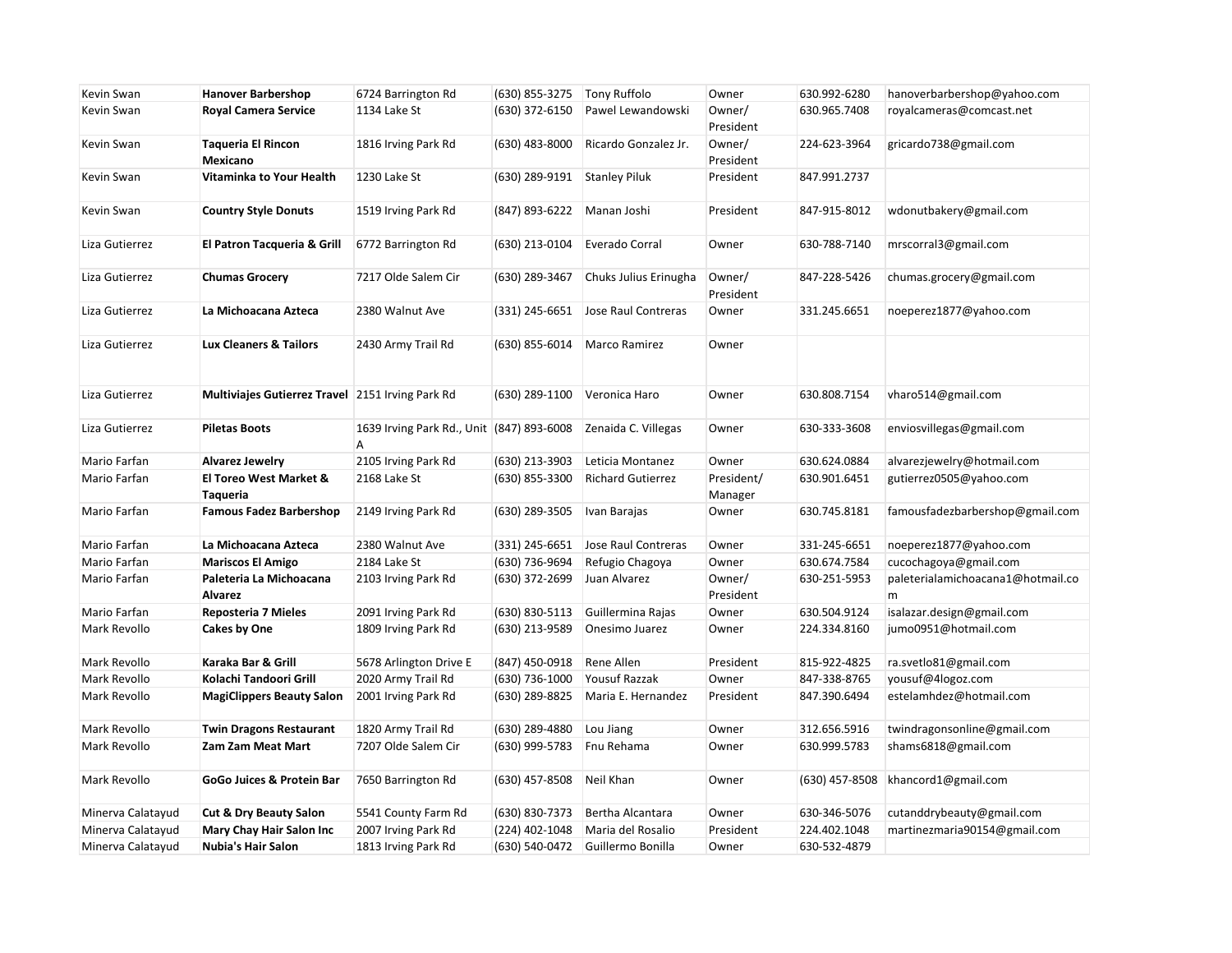| Minerva Calatayud  | <b>Rosa Maria Sazons</b>                   | 7225 Olde Salem CirS                          | (773) 805-0216 | Antonia Avila             | Owner               | 773.485.0216 | antonia.avila68@yahoo.com   |
|--------------------|--------------------------------------------|-----------------------------------------------|----------------|---------------------------|---------------------|--------------|-----------------------------|
| Minerva Calatayud  | <b>Tacos Los 3 Principes</b>               | 5682 Arlington Drive E                        | (630) 855-2585 | Joel Aguirre Gonzalez     | President           | 847.507.3540 | aguirre7897@att.net         |
| Minerva Calatayud  | <b>Taqueria Los 2 Brothers</b>             | 2011 & 2013 Irving Park<br>Rd                 | (630) 372-9462 | J. Jesus Camacho          | Owner               | 847.321.8645 | jeesy2856@gmail.com         |
| Minerva Calatayud  | Taqueria Parrilla Azteca                   | 2390 Walnut Ave                               | (630) 855-8315 | <b>Noe Perez Martinez</b> | Owner               | 847.385.1936 | noeperez1877@yahoo.com      |
| Nan Gudenkauf      | <b>Ely Hair Salon</b>                      | 2370 Walnut Ave                               | (630) 289-5712 | Elia Bravo                | Owner               | 630.659.4542 | eliabravo34@gmail.com       |
| Nan Gudenkauf      | Mili's Hair Salon                          | 1641 Irving Park Rd                           | (630) 823-8015 | Milagros Caudillo         | Owner               | 630.397.9872 | mili.caudillo@hotmail.com   |
| Nan Gudenkauf      | <b>Bit-N-Bridle Saddlery</b>               | 2240 Irving Park Rd                           | (630) 837-8070 | <b>William McCarty</b>    | Owner               | 630.837.8070 | info@bitnbridlesaddlery.com |
| Nan Gudenkauf      | <b>Royal Clippers Barbershop</b>           | 1178 Lake St                                  | (630) 965-3830 | Kevin Nitsch              | President/<br>Owner | 847.660.8725 | kevinnitsch93@yahoo.com     |
| Nan Gudenkauf      | <b>Sun II Cleaners</b>                     | 5553 County Farm Rd                           | (630) 830-6606 | Sang Chan Kim             | Owner               | 630.830.6606 | kimsangc5785@gmail.com      |
| Nan Gudenkauf      | U.S. Taekwondo Academy                     | 7233 Olde Salem Circle                        | (630) 935-4098 | Lu Garibay (Jose)         | Owner               | 630-965-0659 | lugarib@gmail.com           |
| Nan Gudenkauf      | <b>Dulce Vida Juice Bar</b>                | 2003 Irving Park Rd                           | (224) 236-5045 | Gregorio Hernandez        | Owner               | 773-225-0910 | nanreh82@hotmail.com        |
| Nicole Cox         | Hair Do's                                  | 1814 Army Trail Rd                            | (630) 213-3888 | David M. Harris           | Owner               | 630.940.7264 |                             |
| Nicole Cox         | Leann Nail Spa                             | 2438 Army Trail Rd                            | (630) 540-9214 | Lilly Le                  | Owner               | 630.823.6941 | lillyle2015@yahoo.com       |
| Nicole Cox         | Los Cabos Restaurante                      | 6602 Barrington Rd., Unit (630) 372-4888<br>A |                | Armando Acosta            | Owner/<br>Manager   | 630-730-0723 | armando@nexthomeacosta.com  |
| Nicole Cox         | <b>Nail Land</b>                           | 1218 Lake St                                  | (773) 899-0371 | Cho Nguyen                | Owner               | 773.899.0971 |                             |
| Nicole Cox         | Pizza Now                                  | 6602 Barrington Rd., Unit (630) 372-2445<br>В |                | Gene Singer               | President           | 630.372.2445 | pizzanow@sbcglobal.net      |
| Nicole Cox         | <b>Shimmer Hair Salon</b>                  | 1990 Army Trail Rd                            | (630) 682-1177 | <b>Erica King</b>         | President           | 847.452.8763 | shimmersalon1185@gmail.com  |
| Nicole Cox         | V's Nails & Spa                            | 5525 County Farm Rd                           | (630) 483-9999 | Sophal Chhoeum            | Owner               | 630-670-3673 | chhoeunsophal76@gmail.com   |
| Steven Zanfardino  | <b>Barber by Nature</b>                    | 5650 Arlington Drive E                        | (779) 548-1271 | Aki L Johnson             | President           | none         | abarberbynature@gmail.com   |
| Steven Zanfardino  | <b>Briana's Pancake House</b>              | 6680 Barrington Rd                            | (630) 855-8092 | Alberto Jasso             | President           | 630-956-3244 | albertojasso33@gmail.com    |
| Steven Zanfardino  | <b>Chang Brothers Taekwondo</b><br>Academy | 6614 Barrington Rd                            | (630) 830-4488 | David Chang               | Owner               | 630-532-8220 | cbtamaster@msn.com          |
| Steven Zanfardino  | Olde Salem Café & Bakery                   | 7213 Olde Salem Cir                           | (630) 855-3596 | <b>Renate Smith</b>       | Owner               | 630.750.0725 | oldesalemcafe@outlook.com   |
| Steven Zanfardino  | <b>Studio 7 Hair Salon</b>                 | 1780 Lake St                                  | (630) 372-3990 | George Yakhnis            | Owner               | 630.736.3383 |                             |
| Steven Zanfardino  | <b>Tradewinds Shoe Repair</b><br>Shop      | 7239 Olde Salem Cir                           | (630) 736-3380 | <b>Steve Kim</b>          | Owner               | 206.963.5362 | mijijk1@gmail.com           |
| Steven Zanfardino  | <b>Wu's Garden Chinese</b><br>Restaurant   | 5529 County Farm Rd                           | (630) 213-8288 | Rubo Zhao                 | Owner               | 630.213.8288 | suehuazhao@gmail.com        |
| will be gone when  | <b>Charles Fast Food</b>                   | 1525 Lake Street, Unit B                      | (630) 736-3340 | <b>Jose Charles</b>       | <b>Owner</b>        | 847.322.3944 | charlesrestaurant@yahoo.com |
| Shell gets rebuilt |                                            |                                               |                |                           |                     |              |                             |